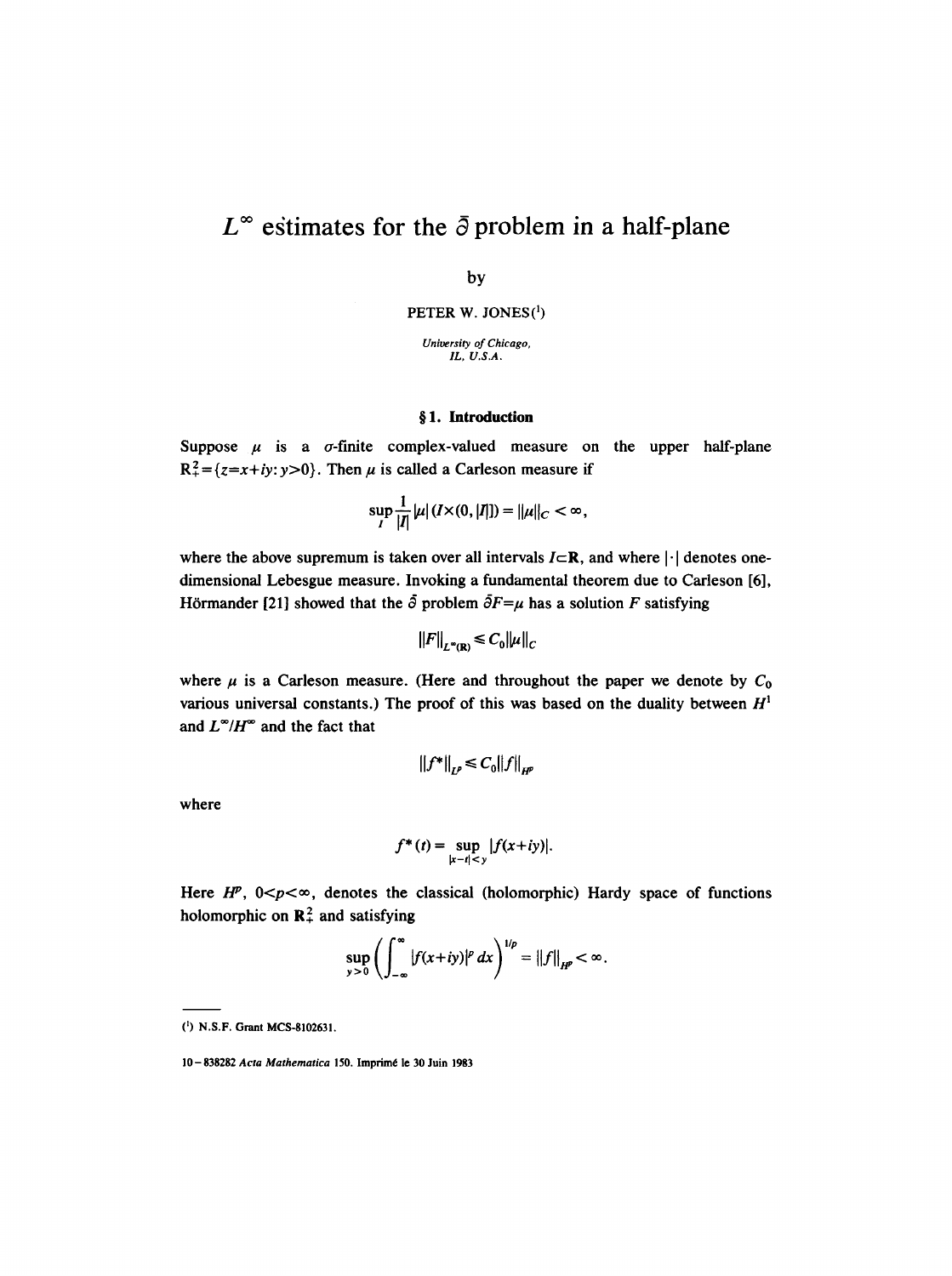138 **p. w. JONES** 

For  $p=\infty$  we denote by  $H^{\infty}$  the ring of bounded holomorphic functions on  $\mathbb{R}^2$ . endowed with the supremum norm. We also denote by  $\mathcal{H}^p(\mathbb{R}^n)$  the (real variables) Hardy space of all complex-valued harmonic functions on  $\mathbf{R}^{n+1}_{+} = \{(x, y) : x \in \mathbf{R}^n, y > 0\}$ satisfying  $f^* \in L^p(\mathbb{R}^n)$ , where

$$
f^*(t) = \sup_{|x-t| < y} |f(x, y)|.
$$

(Notice that by our definitions,  $\mathcal{H}^{\infty}(\mathbb{R}^{n})=L^{\infty}(\mathbb{R}^{n})$ .)

 $L^{\infty}$  estimates for the  $\bar{\partial}$  problem play a fundamental role in the H<sup>p</sup> theory. They are present, either implicitly or explicitly, in the results of [8], [11], [18], [21], [22], [27], [36]. Our purpose in this paper is to find explicit solution operators for the  $\delta$  problem which yield  $L^{\infty}(\mathbb{R})$  solutions from Carleson measure data. It is not hard to see that such solution operators must be nonlinear. Indeed, the solution operators of Theorem 1 are not even continuous. Our solution operators are also highly one-dimensional in form; this reflects the fact that there exist, in the ball in  $\mathbb{C}^n$ ,  $\overline{\partial}$  closed forms satisfying a Carleson condition but not admitting any  $L^{\infty}$  solutions. (See Theorem 3.1.2 of [36].)

The duality approach to finding solutions of  $\overline{\partial}F=\mu$  is sufficient for many problems arising in the  $H^p$  theory. In certain situations, however, one would like to obtain more information on the solutions than duality permits. We cite two examples of problems where the classical duality proof does not immediately give satisfactory answers.

(i) Can one infer smoothness or  $L^p$  behavior for F from the known properties of  $\mu$ ?

(ii) If  $\|\mu\|_C \leq 1$  can one construct a linear operator S solving  $\bar{\partial}(S(w(z)\mu))=w(z)\mu$ such that  $||S(w(z)\mu)||_{L^{\infty}(\mathbb{R})} \leq C_0 ||w||_{L^{\infty}}$ ?

Our solution operators can be used to answer problems (i) and (ii). It should be pointed out that A. Uchiyama (unpublished) has recently found another method for solving (ii) which uses duality. A constructive proof of solving  $\delta F = \mu$  is presented in [22], where the solution F is given as (essentially) a convex combination of Blaschke products. This approach is attractive in certain contexts (e. g., problems related to the Chang-Marshall theorem [1 I], [27]) but the solutions are quite difficult to compute and give little more regularity than the  $L^{\infty}(\mathbb{R})$  estimate. We remark that problem (ii) above can also be solved by combining Lemma 2.1 of [22] with P. Beurling's interpolation theorem [7]. (P. Beurling's theorem is intimately connected with the construction of our solution operators - this is discussed in section 5.) On the other hand, the construction of our solution operators is extremely simple and flexible and should be useful in situations where neither duality nor the Blaschke product methods of [22] can be used. Using in part the ideas of this paper, Lennart Carleson [10] has recently been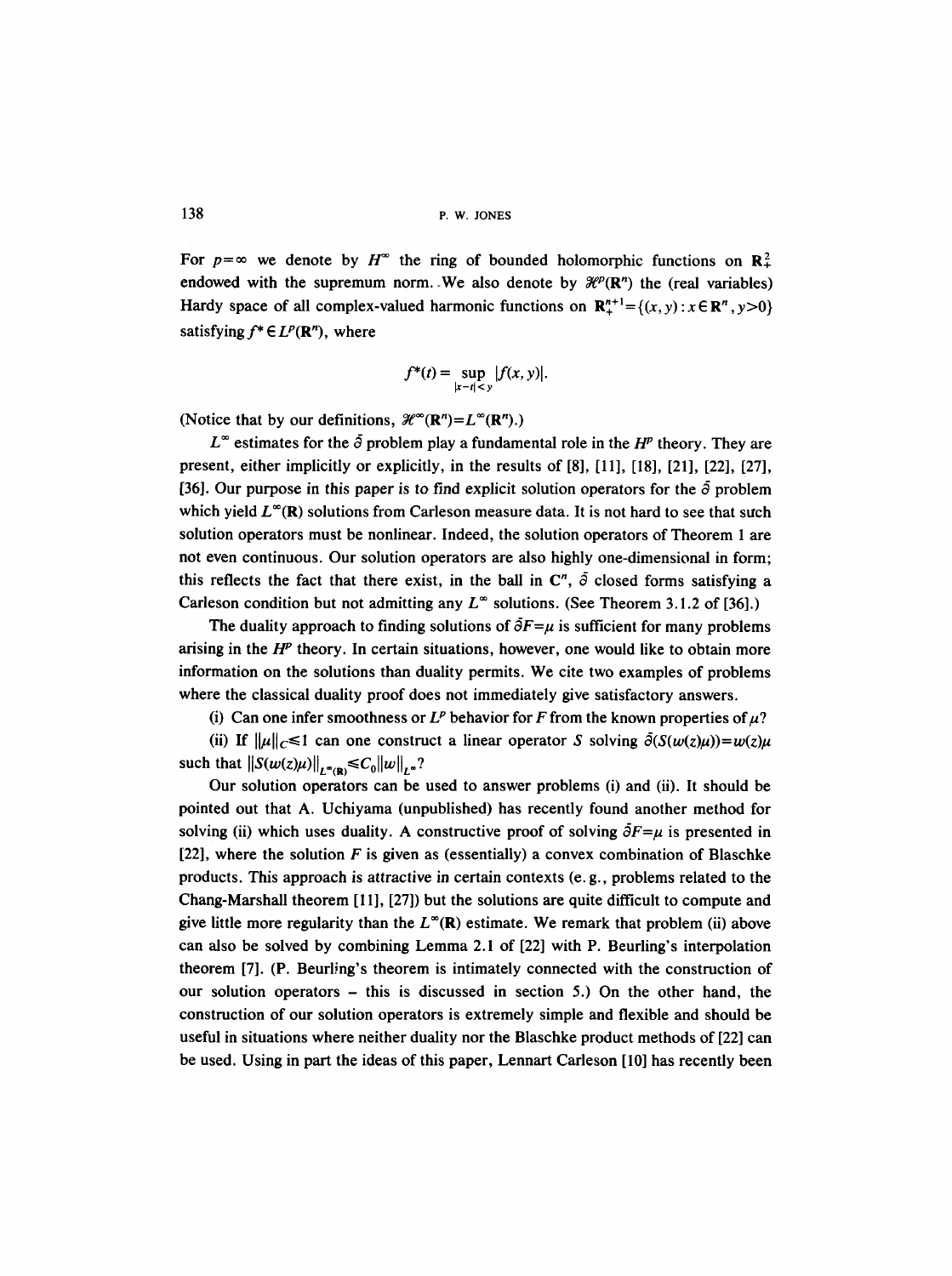able to solve the corona problem for a certain class of planar domains. (His method is necessarily much more complicated than ours.)

For a measure  $\sigma$  on  $\mathbb{R}^2$  let

$$
K(\sigma, z, \zeta) = \frac{1}{z - \zeta} \exp \left\{ \int \int_{\text{Im}\,w \leq \text{Im}\, \zeta} \left( \frac{-i}{z - \bar{w}} + \frac{i}{\zeta - \bar{w}} \right) d|\sigma| (w) \right\}
$$

and let

$$
K_0(\sigma, z, \zeta) = \frac{2i}{\pi} \left( \frac{\operatorname{Im} \zeta}{z - \overline{\zeta}} \right) K(\sigma, z, \zeta),
$$
  

$$
K_1(\sigma, z, \zeta) = \frac{1}{\pi} \exp \left\{ (i - 1) \sqrt{\frac{z - \operatorname{Re} \zeta}{\operatorname{Im} \zeta}} + \sqrt{2} \right\} K(\sigma, z, \zeta).
$$

THEOREM 1. If  $\mu$  is a Carleson measure, then

$$
S_0(\mu)(z) = \int \int_{\mathbf{R}_+^2} K_0(\mu/||\mu||_C, z, \zeta) d\mu(\zeta)
$$

*and* 

$$
S_1(\mu)(z) = \int \int_{\mathbf{R}_+^2} K_1(\mu/\|\mu\|_C, z, \zeta) d\mu(\zeta)
$$

*satisfy*  $S_k(\mu)(z) \in L^1_{loc}$  on  $\mathbb{R}^2_+$  and  $\partial S_k(\mu) = \mu$  in the sense of distributions,  $k=0,1$ . If *x E R, the above integrals converge absolutely and* 

$$
\int \int_{\mathbf{R}_{+}^{2}} |K_{k}(\mu/||\mu||_{C}, x, \zeta)| d|\mu|(\zeta) \leq C_{0} ||\mu||_{C}, \quad k = 0, 1.
$$

*In particular,* 

$$
\left|S_k(\mu)(x)\right| \leq C_0 \|\mu\|_C, \quad k = 0, 1.
$$

The solution operators  $S_0$  and  $S_1$  differ only in the way that  $S_0(\mu)$  and  $S_1(\mu)$  decay when  $\mu$  is compactly supported. In that case  $S_0(\mu)$  decays like  $|z|^{-2}$ , while  $S_1(\mu)$  decays faster than any polynomial in  $|z|^{-1}$ .

Suppose  $0 < p_0 < p < p_1 \le \infty$  and  $f \in L^p(\mathbb{R})$ . For many purposes in analysis (e.g., Marcinkiewicz-type interpolation) one wants to be able to split f into  $f_0+f_1$ , where  $f_0 \in L^{p_0}, f_1 \in L^{p_1}$ , and where  $f_0$  and  $f_1$  have certain good properties. Our solution operator  $S_1$  allows us to obtain a decomposition of Marcinkiewicz type for functions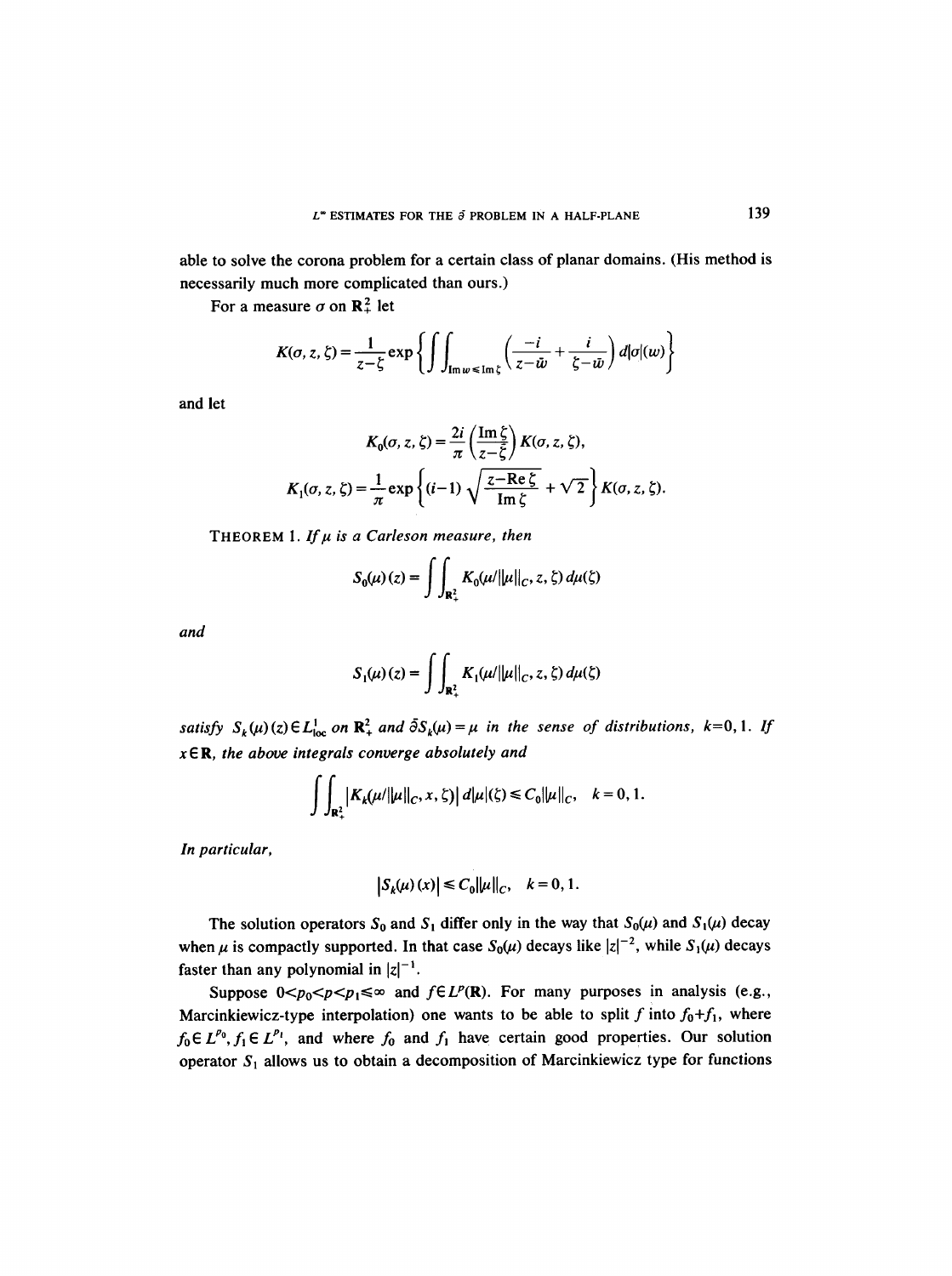140 **p. w. JONES** 

 $f \in H^p$ , where  $f_0 \in H^{p_0}$  and  $f_1 \in H^{p_1}$ . Since decompositions of this type are known when  $p_1 < \infty$  (see [17]), our results are stated only for  $p_1 = \infty$ . The proof we give, however, extends to the general case.

THEOREM 2. Suppose  $0 \le p_0 \le p \le \infty$  and suppose  $f \in H^p$ . If  $\alpha > 0$ , there is a Marcin*kiewicz decomposition of f, f=F<sub>a</sub>+f<sub>a</sub>, where*  $F_a \in H^{p_0}$ *,*  $f_a \in H^{\infty}$ *, and such that* 

$$
||F_a||_{H^{p_0}}^{p_0} \leq C_{p_0} \int_{(f^* > a)} |f^*|^{p_0} \, dx
$$

*and* 

$$
\|f_a\|_{H^{\infty}} \leq C_0 \alpha.
$$

Our results on the  $\tilde{\partial}$  problem yield some new results on interpolation of operators on Hardy spaces. We consider two methods of interpolation, namely the real method as described in [19], [32] and the complex method as described in Calder6n [3], In the real method the intermediate spaces are denoted by  $(\cdot, \cdot)_{\theta, q}$ , where  $0 < \theta < 1$  and  $0 < q \le \infty$ . In the complex method the intermediate spaces are denoted by  $(\cdot, \cdot)_{\theta}$ , where  $0<\theta<1$ . A full account of both of these methods can be found in [2]. When interpolating between  $H^p$  spaces where  $p<1$  in the complex method, some minor modifications of Calderón's method are needed; these can be found in [25] and [30]. Let  $H^{p, q}$  denote the class of all functions f holomorphic on  $\mathbb{R}^2$  and such that  $f^*$  is in the Lorentz space  $L^{p,q}(\mathbb{R})$ . Also let  $\mathcal{H}^{p, q}(\mathbb{R}^n)$  denote the class of all functions f harmonic on  $\mathbb{R}^{n+1}_+$  and such that  $f^* \in L^{p, q}(\mathbb{R}^n)$ . It is known (see [17] and [20]) that

$$
\mathcal{H}^{p_0}(\mathbf{R}^n), L^{\infty}(\mathbf{R}^n)_{\theta,q} = (\mathcal{H}^{p_0}(\mathbf{R}^n), \operatorname{BMO}(\mathbf{R}^n))_{\theta,q} = \mathcal{H}^{p,q}(\mathbf{R}^n), \frac{1}{p} = \frac{(1-\theta)}{p_0}, 0 < p_0 < \infty.
$$

These results imply the relations

$$
(H^{p_0}, H^{p_1})_{\theta, q} = H^{p, q}, \quad \frac{1}{p} = \frac{(1-\theta)}{p_0} + \frac{\theta}{p_1}, \quad 0 < p_0 < p_1 < \infty.
$$

For the complex method the known results are:

$$
(H^{p_0}, H^{p_1})_{\theta} = H^p, \quad \frac{1}{p} = \frac{1-\theta}{p_0} + \frac{\theta}{p_1}, \quad 0 < p_0 < p_1 < \infty;
$$
\n
$$
(\mathcal{H}^{p_0}(\mathbf{R}^n), \mathcal{H}^{p_1}(\mathbf{R}^n))_{\theta} = \mathcal{H}^p(\mathbf{R}^n), \quad \frac{1}{p} = \frac{1-\theta}{p_0} + \frac{\theta}{p_1}, \quad 0 < p_0 < p_1 < \infty;
$$
\n
$$
(L^{p_0}(\mathbf{R}^n), L^{\infty}(\mathbf{R}^n))_{\theta} = (L^{p_0}(\mathbf{R}^n), \text{BMO}(\mathbf{R}^n))_{\theta} = L^p(\mathbf{R}^n), \quad \frac{1}{p} = \frac{1-\theta}{p_0}, \quad 1 < p_0 < \infty.
$$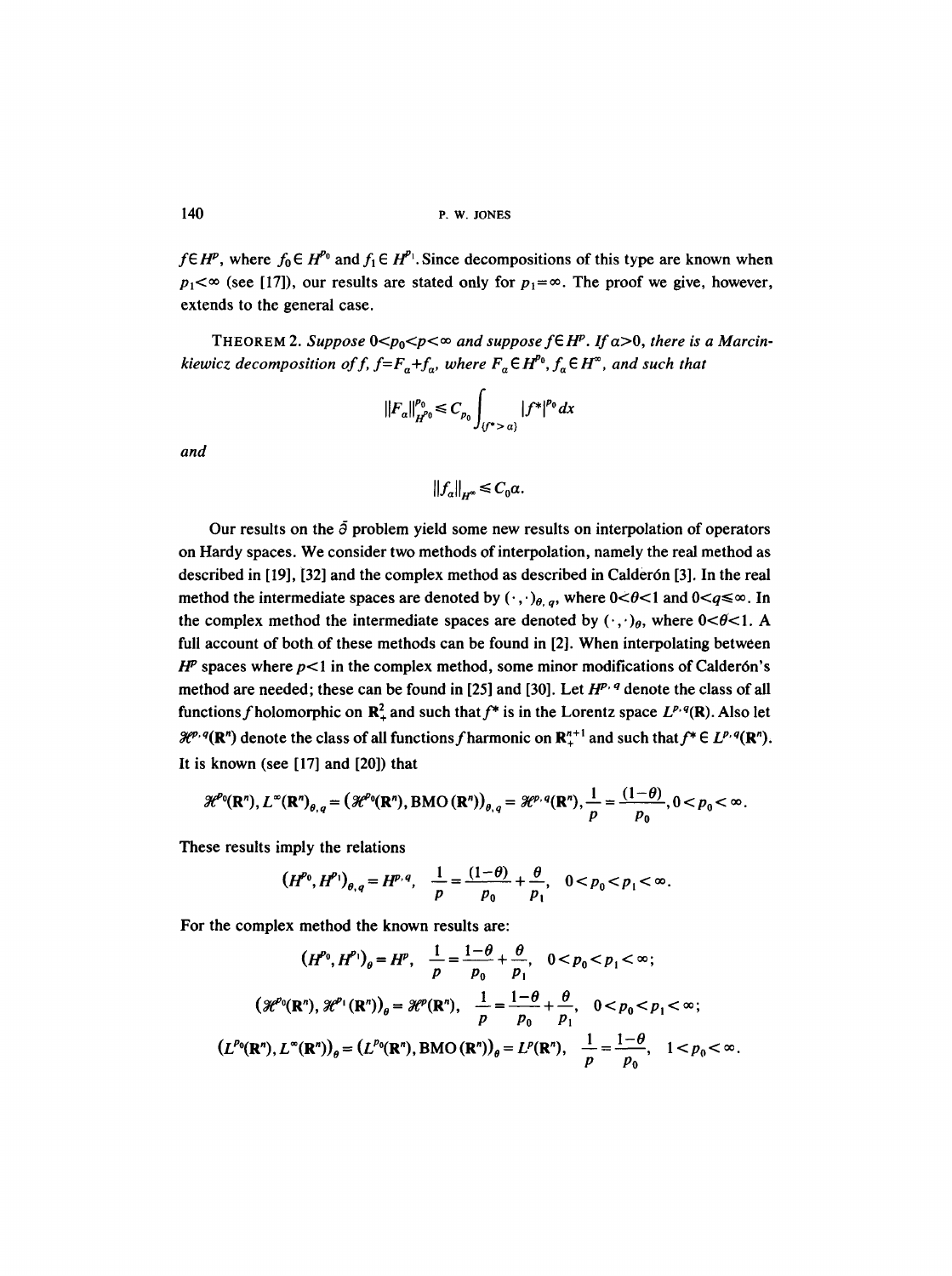These last results can be found in respectively [33], [4], and [18]. Our next two theorems complete the classification of the intermediate spaces (in the real and complex methods) between  $H^{p_0}$  and  $H^{p_1}$  by allowing  $H^{\infty}$  to be an endpoint space. Applying the reiteration theorem (see e.g. [2]), Theorems 3 and 4 yield as corollaries the onedimensional versions of the results listed above.

```
THEOREM 3. If 0 < p_0 < \infty, then (H^{p_0}, H^{\infty})_{\theta, \theta} = H^{p,q}, 1/p = (1-\theta)/p_0.
THEOREM 4. If 0 < p_0 < \infty, then (H^{p_0}, H^{\infty})_a = H^p, 1/p = (1-\theta)/p_0.
```
The methods of [17], [18], and [33] do not apply in the context of Theorems 3 and 4 for two basic reasons. Firstly,  $f \in \mathbb{R}e H^p$ ,  $0 \leq p \leq \infty$  if and only if  $f^* \in L^p$ ; this fails for Re  $H^{\infty}$ . Secondly, the Hilbert transform is bounded on  $L^p$ ,  $1 < p < \infty$ , while it is not bounded on  $L^{\infty}$ . The proof of Theorem 3 follows almost immediately from Theorem 2. (A detailed proof would follow the lines of the argument given at the end of [17].) The proof of Theorem 4 requires a separate argument.

At this point it is perhaps appropriate to comment on an unfortunate typographical error in [18], which was pointed out to this author by E. M. Stein. It is mistakenly stated on page 157 of that paper that  $(\mathcal{H}^1(\mathbf{R}^n), L^p(\mathbf{R}^n))_0 = L^q(\mathbf{R}^n), 1/q=1-\theta+\theta/p$ ,  $1 < p \leq \infty$ . The mistake lies in the statement  $1 < p \leq \infty$ , which should read  $1 < p < \infty$ . In other words, the methods of [18] do not identify (and the authors do not intend to) the intermediate spaces  $(\mathcal{H}^1(\mathbf{R}^n), L^{\infty}(\mathbf{R}^n))_q$ . The idea of [18] is that if  $1 < p < \infty$ , then by duality,  $({\mathcal{H}}^1(\mathbf{R}^n), L^p(\mathbf{R}^n))_0 = L^q(\mathbf{R}^n)$  if  $(BMO(\mathbf{R}^n), L^{p'}(\mathbf{R}^n))_0 = L^{q'}(\mathbf{R}^n)$ , where  $1/p+1/p'=1/q+1/q'=1$ . Since the # function of [18] sends BMO to  $L^{\infty}$  and  $L^{p'}$  to  $L^{p'}$ , the # function must send  $(BMO (R^n), L^{p'}(R^n))_q$  to  $(L^{\infty}(R^n), L^{p'}(R^n))_q = L^{q'}(R^n)$ . An application of Theorem 5 of [18] now yields the result  $(BMO(R^n), L^{p'}(R^n))_{a}=L^{q'}(R^n)$ . The typographical error  $1 < p \leq \infty$  is all the more unfortunate since it seems to have become "well known" and is stated, e.g., in [2] and [31]. Our Theorem 4 rectifies this situation in dimension one.

**THEOREM 5. Suppose**  $X_0$  **equals either**  $\mathcal{H}^1(\mathbf{R})$  **or**  $L^1(\mathbf{R})$  **and suppose**  $X_1$  **equals either**  $H^{\infty} + \tilde{H}^{\infty}$ ,  $L^{\infty}(\mathbb{R})$ , or BMO(R). Then

$$
(X_0, X_1)_{\theta} = L^p(\mathbf{R}), \quad \frac{1}{p} = 1 - \theta.
$$

*Proof.* The statement  $(L^1(\mathbf{R}), L^{\infty}(\mathbf{R}))_{\theta} = L^p(\mathbf{R})$  is classical. By Theorem 4,  $L^p(\mathbf{R}) =$  $H^p \oplus \tilde{H}^p = (H^1, H^{\infty})_{\theta} \oplus (\tilde{H}^1, \tilde{H}^{\infty})_{\theta} \subset (\mathcal{H}^1(\mathbb{R}), L^{\infty}(\mathbb{R}))_{\theta} \subset (L^1(\mathbb{R}), L^{\infty}(\mathbb{R}))_{\theta} = L^p(\mathbb{R})$ , and con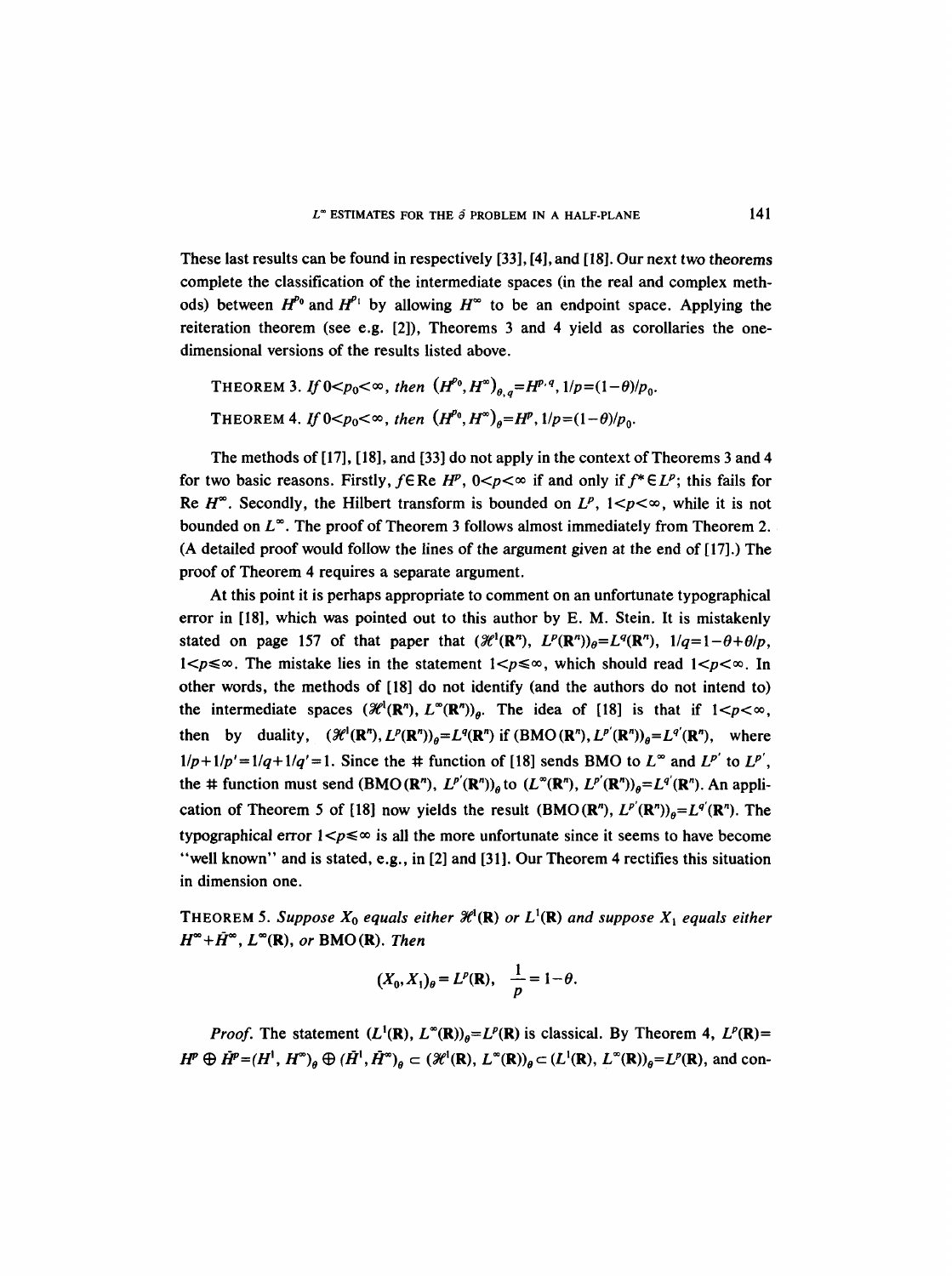142 P.w. JONES

sequently  $({\mathscr{H}}^1(R), L^{\infty}(R))_{\theta} = L^p(R)$ . The same reasoning shows  $({\mathscr{H}}^1(R), H^{\infty} + \tilde{H}^{\infty})_{\theta}$  and  $(L^1(\mathbf{R}), H^* + \bar{H}^*)$ <sub>e</sub> equal  $L^p(\mathbf{R})$ . To calculate  $(\mathcal{H}^1(\mathbf{R}), BMO(\mathbf{R}))_0$ , we first observe that  $L^p(\mathbf{R})=(\mathcal{H}^1(\mathbf{R}), L^{\infty}(\mathbf{R}))_p \subset (\mathcal{H}^1(\mathbf{R}), \text{ BMO}(\mathbf{R}))_p$ . Since  $\mathcal{H}^1(\mathbf{R})$  functions integrate both functions in  $L^{\infty}(\mathbb{R})$  and BMO (R), functions in  $(\mathcal{H}^1(\mathbb{R}), BMO(\mathbb{R}))_0$  must integrate functions in  $(L^{\infty}(\mathbb{R}), \mathcal{H}^1(\mathbb{R}))_{\theta} = L^p(\mathbb{R})$ . Consequently,  $(\mathcal{H}^1(\mathbb{R}), BMO(\mathbb{R}))_{\theta} \subset L^p(\mathbb{R})$ . The same argument shows  $(L^1(\mathbf{R}), \, BMO(\mathbf{R}))_0 = L^p(\mathbf{R})$ . We remark that one can use the above reasoning plus Theorem 3.1 of [4] to identify  $(\mathcal{H}^{p_0}(\mathbf{R}), X_1)_{q}$  as the appropriate Hardy space when  $0 < p_0 < \infty$ . In a future paper the author and S. Janson will give generalizations of Theorem 5 to martingales and  $\mathbb{R}^n$ . This is done by carefully examining the stopping time argument presented in  $§4$ .

The organization of the paper is as follows. Theorem 1 is proved in section 2. In section 3 we give two applications of Theorem 1 to the Fefferman-Stein decomposition of BMO (R). Theorems 2 and 4 are proved in section 4. In section 5 we discuss the relation of  $H^{\infty}$  interpolation to the  $\overline{\partial}$  problem.

By conformal equivalence, analogues of all results contained in this paper hold on the unit disk.

### **w 2. Proof of Theorem 1**

In this section we prove Theorem 1. Only the last claim of the theorem will be proved; the other two claims follow easily from the proof given below. Let us consider the solution operator  $S_0$ . By the form of  $S_0$  it is enough to prove the theorem for the case where  $\mu \ge 0$  and  $\|\mu\|_{C}=1$ . We first note that if w,  $\zeta \in \mathbb{R}^2_+$  and Im  $\omega \le \text{Im } \zeta$ , then

$$
\operatorname{Re}\left(\frac{i}{\zeta-\omega}\right)=\frac{\operatorname{Im}\zeta+\operatorname{Im}\omega}{|\zeta-\omega|^2}\leqslant\frac{2\operatorname{Im}\zeta}{|\zeta-\omega|^2}.
$$

We also note that the function

$$
f(\omega) = \frac{\operatorname{Im} \zeta}{\left(\zeta - \omega\right)^2}
$$

is in  $H<sup>1</sup>$  and its norm is independent of  $\zeta$ . Consequently,

$$
\operatorname{Re}\left\{\int\int_{\operatorname{Im}\omega\leq\operatorname{Im}\zeta}\frac{i}{\zeta-\bar{\omega}}d\mu(\omega)\right\}\leq 2\int\int_{\mathbf{R}_{+}^{2}}\frac{\operatorname{Im}\zeta}{|\xi-\omega|^{2}}d\mu(\omega)
$$

$$
\leq C_{0}\left\|\frac{\operatorname{Im}\zeta}{(\bar{\zeta}-\omega)^{2}}\right\|_{H^{1}}\|\mu\|_{C}
$$

$$
\leq C_{0}.
$$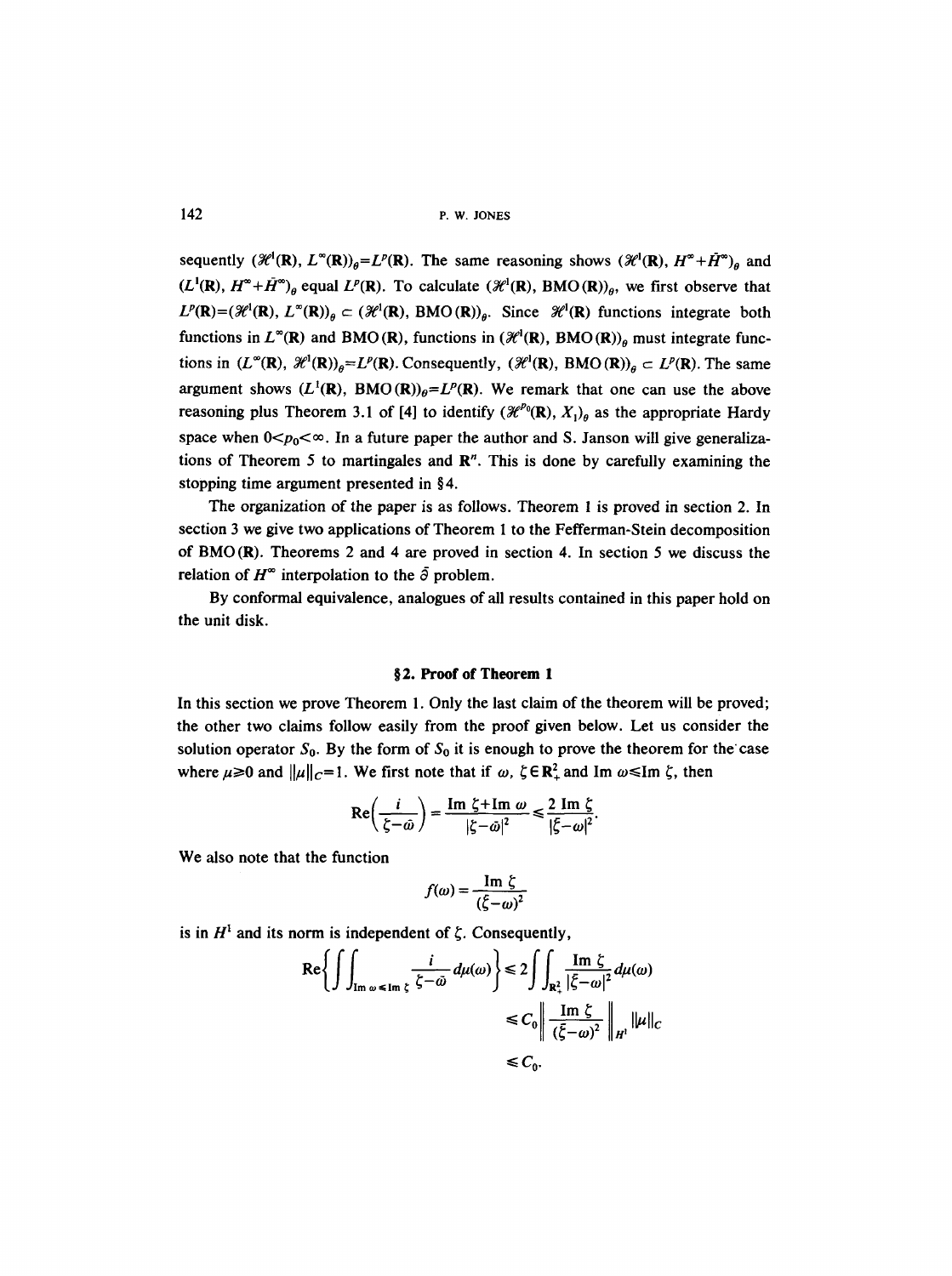Fix a point  $x \in \mathbb{R}$ . Since

$$
\operatorname{Re}\left(\frac{-i}{x-\bar{\omega}}\right)=\frac{-\operatorname{Im}\,\omega}{|x-\bar{\omega}|^2},
$$

the proof of Theorem 1 for the operator  $S_0$  will follow immediately from

LEMMA 2.1. Suppose  $\sigma \ge 0$  is a sigma-finite measure on  $\mathbb{R}^2_+$ , and suppose  $x \in \mathbb{R}$ . *Then,* 

$$
I_{\sigma} \equiv \iiint_{\mathbf{R}_{+}^{2}} \frac{1}{|x-\zeta|} \left| \frac{\operatorname{Im} \zeta}{x-\zeta} \right| \exp \left\{ \iint_{\operatorname{Im} \omega \leq \operatorname{Im} \zeta} \frac{-\operatorname{Im} \omega}{|x-\tilde{\omega}|^{2}} d\sigma(\omega) \right\} d\sigma(\zeta) \leq 1.
$$

*Proof.* The lemma follows from comparing  $I_{\sigma}$  with the integral  $\int_{0}^{\infty} e^{-t} dt$ . Suppose for example that  $\sigma = \sum_{j=1}^{N} \alpha_j \delta_{\zeta_j}$  is a finite weighted sum of Dirac measures, and suppose Im  $\zeta_1 \leq \text{Im } \zeta_2 \leq ... \leq \text{Im } \zeta_N$ . Put  $\beta_i = (\alpha_i \text{Im } \zeta_i / |x - \overline{\zeta}_i|^2)$ . Then since  $|x - \zeta| = |x - \overline{\zeta}|$ ,  $I_{\sigma} \leq I_{j=1}^N \beta_j \exp\{-\sum_{k=1}^j \beta_k\}$  < 1, because the last sum is a lower Riemann sum for  $\int_0^{\infty} e^{-t} dt$ . Standard measure theoretic arguments now complete the proof. The author thanks Professors E. Gorin, S. Hruscev, and S. Vinogradov for pointing out the above argument, which replaces a slightly longer one due to the author.

The proof of Theorem 1 for the operator  $S_1$  now follows from the inequality

$$
\left|\exp\left\{(i-1)\sqrt{\frac{x-\text{Re }\zeta}{\text{Im }\zeta}}+\sqrt{2}\right\}\right|\leqslant C_0\frac{\text{Im }\zeta}{|x-\zeta|},\quad x\in\mathbb{R},\zeta\in\mathbb{R}^2_+.
$$

We remark that there is nothing special about the formulae for the kernels  $K$ ,  $K_0$ , and  $K_1$  of Theorem 1. Almost any reasonable kernels which look like K,  $K_0$ ,  $K_1$  will serve the desired purpose. The reason we have introduced the kernel  $K_1$  is because of the following lemma which will be needed in a later section. For a general box  $Q=$  $I \times (0, |I|)$ , let  $x_I$  denote the center of I.

LEMMA 2.2. If  $\mu$  is a Carleson measure,  $\|\mu\|_{C}=1$ , then

$$
\left| \int \int_{Q} K_{1}(\mu/\|\mu\|_{C}, x, \zeta) d\mu(\zeta) \right| \leq C_{0} \exp \left\{-\left(\frac{|x-x_{l}|}{|I|}\right)^{1/2}\right\}
$$

*for all*  $x \in \mathbb{R}$ *.*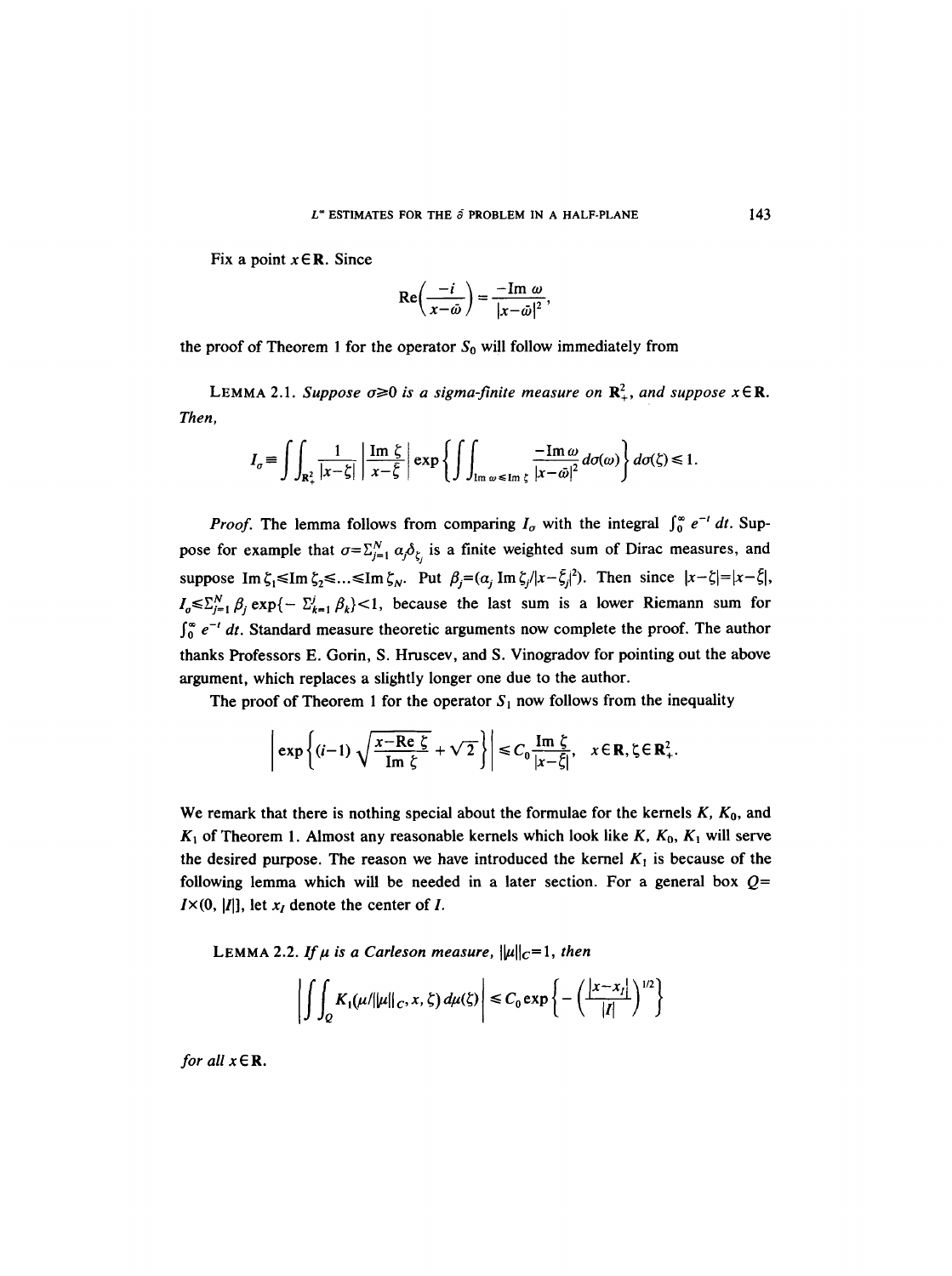The proof of Lemma 2.2 follows easily from Theorem 2 and the form of  $K_1$ . In the proof of Theorem 4 we will also need

LEMMA 2.3. If  $\mu$  is a Carleson measure,  $\|\mu\|_C=1$ , and w is a bounded function, *then* 

$$
\int\int_{\mathbf{R}_+^2} |K_1(\mu, x, \zeta)| \, |w(\zeta)| \, d|\mu|(\zeta) \leq C_0 \, ||w||_{L^{\infty}}
$$

*for all*  $x \in \mathbb{R}$ *.* 

Lemma 2.3 follows immediately from Theorem 1.

### **w 3. Bounded mean oscillation**

Theorem 1 can be used to obtain constructively the Fefferman-Stein decomposition [18], [22] of functions in BMO(R). (A constructive method was first presented in [22].) Let  $\varphi \in BMO$  be real-valued and have compact support. Carleson [9] and Varopoulos [36] have both found methods of producing a Carleson measure  $\mu$  and an  $L^{\infty}$  function v, such that  $||\mu||_C$ ,  $||v||_{L^{\infty}(\mathbb{R})} \leq C_0 ||\varphi||_*$ , and such that

$$
\int_{-\infty}^{\infty} F(x) \left( \varphi(x) - v(x) \right) dx = \int \int_{\mathbf{R}_+^2} F(z) \, d\mu(z)
$$

for all  $F \in H^1 \cap H^{\infty}$ . With  $\mu$  and v as above, let  $u_k(x)=2iS_k(\mu)(x)$ . Then  $u_k \in L^{\infty}(\mathbb{R})$ ,  $\|u_k\|_{L^{\infty}(\mathbb{R})} \leq C_0 \|\varphi\|_{\ast}$ , and  $\varphi = \text{Re } u_k + H(\text{Im } u_k) + v$ ,  $k=0, 1$ , where H denotes the Hilbert transform. See [22] for details.

The above approach to the Fefferman-Stein decomposition is a bit more attractive than the approach in [22] because it provides explicit formulae for  $u$  and  $v$ . We illustrate this with another example. Suppose  $e^{\varphi}$ :  $\mathbb{R}^2_+ \to \mathbb{C} \setminus \{0\}$  is a conformal maping onto some planar domain. Baernstein [1] has shown that then  $\varphi \in BMO$  and  $\|\varphi\|_{*} \leq C_0$ . (That is to say, the boundary values of  $\varphi$  are in BMO.) Theorem 2 gives a formula for the Fefferman-Stein decomposition of  $\varphi$ . A simple argument using the classical distortion estimates for conformal mappings (see [23]) shows that  $\varphi' dx dy$  is a Carleson measure, and  $\|\varphi' dx dy\|_{C} \leq C_0$ . Let  $\psi = \text{Re}\varphi$  and let  $u_k = 2i$   $S_k(\bar{\partial}\psi)$ ,  $k=0, 1$ . Then there are constants  $c_k$  such that  $\varphi = \text{Re } u_k + iH(\text{Re } u_k) + i(\text{Im } u_k + iH(\text{Im } u_k)) + c_k$ ,  $k = 0, 1$ . Smoothness in  $\varphi$  is clearly reflected in the smoothness of  $u_k$ ,  $k=0, 1$ . This argument also works when  $e^{\varphi}$  is merely quasiconformal, because it is still the case that  $|\nabla \varphi| dx dy$  is a Carleson measure. See [23].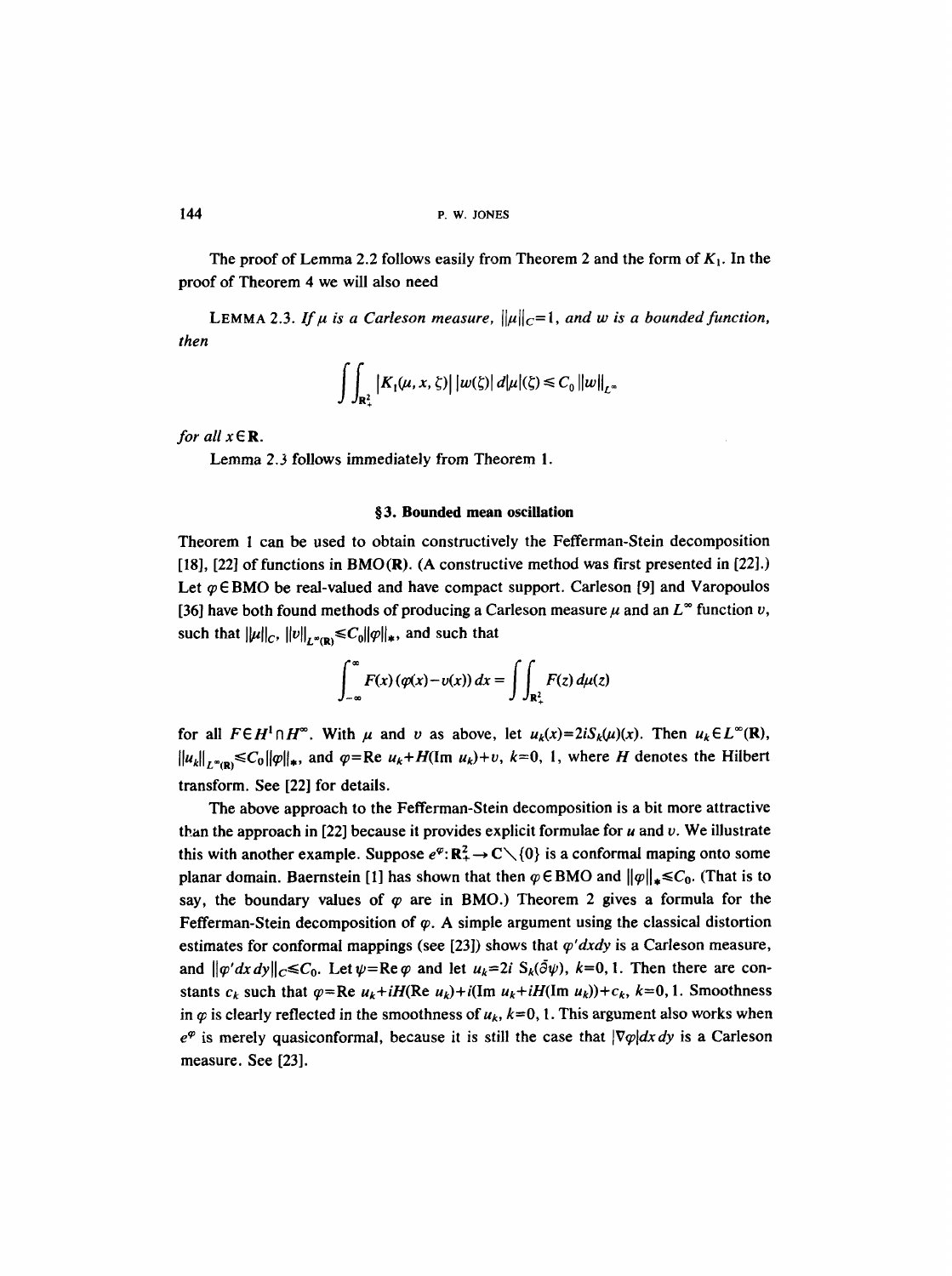#### §4. Proofs of Theorems 2 and 4

Our proof of Theorem 2 is in much the same spirit as Koosis' proof [24] of the Burkholder-Gundy-Silverstein theorem. For  $\alpha > 0$ , let  $O_{\alpha} = \{x : f^*(x) > \alpha\}$ . Being open,  $O_{\alpha}$  may be written as  $U_j I_i^{\alpha}$  where the  $I_i^{\alpha}$  are disjoint open intervals. For each  $I_j^a$  let  $T_j^a \subset \mathbb{R}^2_+$  denote the tent over  $I_j^a$ , i.e.,  $T_j^a$  is the open 45° isosceles triangle lying in  $\mathbb{R}^2_+$  with base  $I^a_i$ . Also let  $t^a_i$  denote  $\partial(T^a_i) \cap \mathbb{R}^2_+$ , i.e.,  $t^a_i$  consists of the two sides of  $T^a_i$ not lying on **R**. Now put  $H_{\alpha}(z)=f$  inside  $\bigcup_j T_i^{\alpha}$  and put  $H_{\alpha}(z)=0$  outside of  $\bigcup_j T_i^{\alpha}$ . Then  $\partial H_{\alpha}$  exists as a distribution and  $\|\partial H_{\alpha}\|_{C} \le \sqrt{2} \alpha$ . This is because  $\partial H_{\alpha}$  is supported on  $U_i t_i^a$  and  $|f| \le \alpha$  on  $U_i t_i^a$ . Let  $G_a = S_i(\overline{\partial} H_a)$ . We treat f as if its boundary values were a locally integrable function, ignoring the (merely technical) problems arising when  $f(x)$  is a distribution. Since  $|G_{\alpha}(x)| \leq C_0 \alpha$ ,  $x \in \mathbb{R}$ , the function  $f_{\alpha} \equiv f - H_{\alpha} + G_{\alpha}$  satisfies  $f_{\alpha} \in H^{\infty}$ and  $||f_a||_{H^{\infty}} \leq C_0 \alpha$ . Since  $F_a \equiv H_a - G_a$  is analytic, we need only estimate its  $L^{p_0}$  norm. We present the argument only for the case where  $p_0 \le 1$ ; the case where  $p_0 > 1$  follows by interpolation between the estimates we give for  $||G_a||_{L^1(\mathbf{R})}$  and  $||G_a||_{L^{\infty}(\mathbf{R})}$ . For each interval  $I_i^{\alpha}$ , let

$$
g_{\alpha,j}(z) = \int\int_{I_j^a \times (0, |I_j^a|)} K_1(\bar{\partial} H_\alpha/\|\bar{\partial} H_\alpha\|_C, z, \zeta) \,\bar{\partial} H_\alpha(\zeta).
$$

Then  $G_a = \sum_i g_{a,i}$  and by Lemma 2.2,

$$
\int_{-\infty}^{\infty} |G_{\alpha}|^{p_0} dx \leq \sum_{j} \int_{-\infty}^{\infty} |g_{\alpha,j}|^{p_0} dx
$$
  
\n
$$
\leq \sum_{j} C_{p_0} \alpha^{p_0} |I_j^{\alpha}|
$$
  
\n
$$
\leq C_{p_0} \int_{O_{\alpha}} |f^*|^{p_0} dx.
$$

Consequently,

$$
\int_{-\infty}^{\infty} |F_a|^{p_0} dx \le \int_{-\infty}^{\infty} (|H_a|^{p_0} + |G_a|^{p_0}) dx
$$
  

$$
\le C_{p_0} \int_{O_a} |f^*|^{p_0} dx,
$$

and the theorem is proved.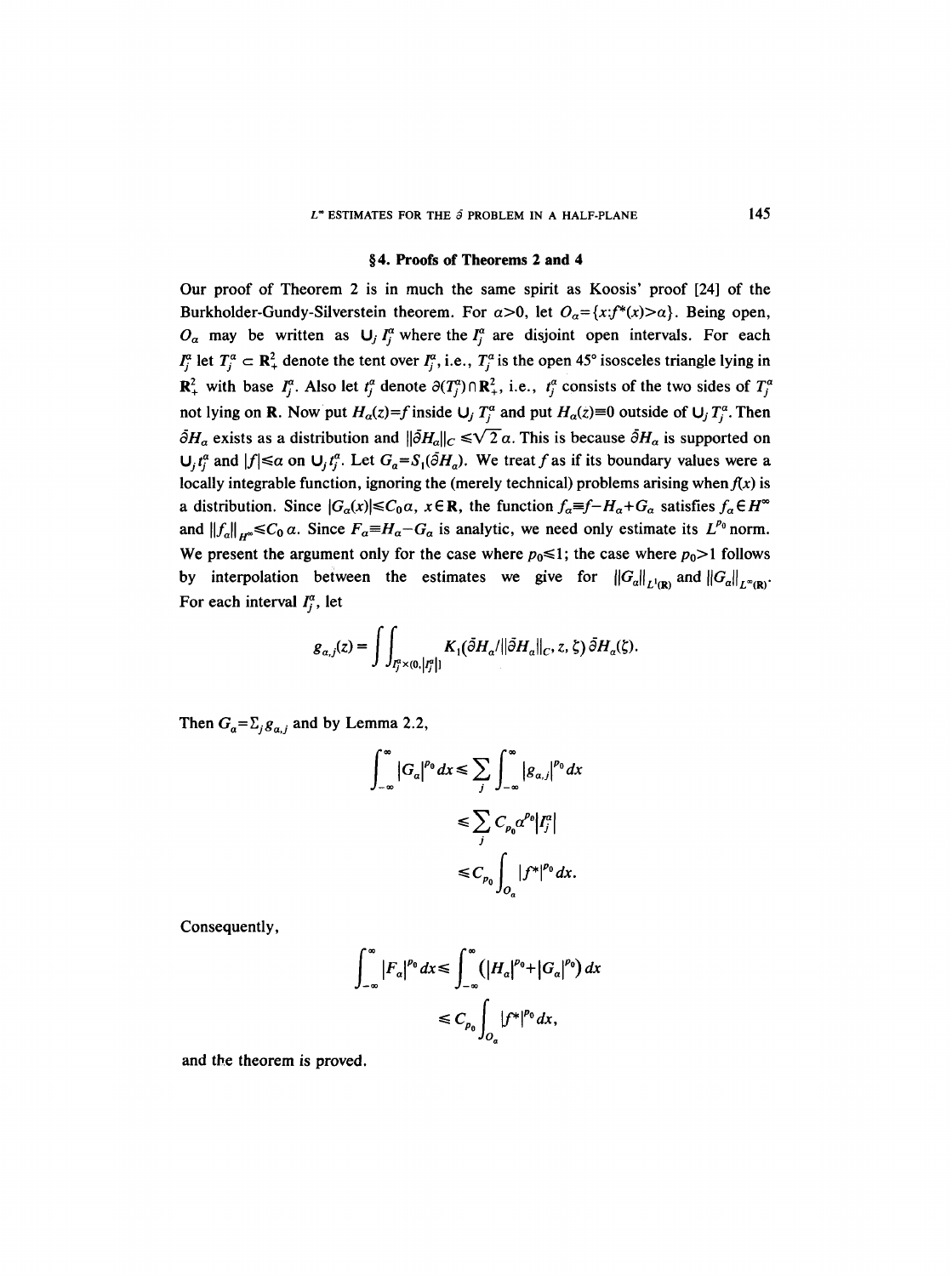146 P.W. JONES

We remark that the above procedure can be used to provide atomic type decompositions of functions in  $H^p$ ,  $0 < p \le 1$ . Such atomic decompositions were first caried out by Coifman [12] and since have been studied by many authors. See e.g., [13] and [26]. Let  $f \in H^p$ ,  $0 < p \le 1$ , and with  $F_a$  as in the proof of Theorem 2 write

$$
f=\sum_{n=-\infty}^{\infty}(F_{2^{n}}-F_{2^{n+1}}).
$$

Each term in the sum can be easily decomposed into  $\Sigma_i \lambda_{n,i} q_{n,i}$ . Each  $q_{n,j} \in H^{\infty}$  and satisfies

$$
|q_{n,j}(x)| \leq |I|^{-1/p} \exp \{-|I|^{-1/2}|x-x_I|^{1/2}\},\,
$$

where  $x_i$  is the center of some interval I associated to  $q_{n,j}$ . The constants  $\lambda_{n,j}$  satisfy  $\sum_{n,j} |\lambda_{n,j}|^p \leq C_p ||f||_{H^p}^p$ . As a consequence, one sees that the same "atoms" can be used to build all  $H^p$  functions,  $0 < p \le 1$ . this should be compared with [12] where the definition of atoms is different for different ranges of p. That an atomic decomposition of  $H^p$ should follow from Theorems 3-5 becomes clear upon the reading of [12], [17], [26], and [28].

We now turn to the proof of Theorem 4. By the reiteration theorem it is only necessary to treat the case where  $0 \le p_0 \le 1$ . We will give the proof for the case when  $p_0=1$ , the proof for  $0 is virtualy identical. Select  $\theta \in (0,1)$ ,  $p \in (1,\infty)$ , such that$  $1/p=1-\theta$ , and let  $f \in H^p$  be continuous on  $\mathbb{R}^2_+$ , of rapid decrease at  $\infty$ , and have norm  $||f||_{H^2}=1$ . Let N be a large positive number and let  $I_0=(-N,N)$ ,  $Q_0=I_0\times(0,2N)$ . Suppose  $\sigma$  is a Carleson measure,  $||\sigma||_C \le 100$ , and suppose  $\sigma - \gamma \ge 0$ , where  $\gamma$  is arclength measure on  $\partial Q_0$ . (For a set  $\Omega \subset \mathbb{R}^2$  we define  $\partial \Omega = (\partial \Omega) \cap \mathbb{R}^2$ .) Let  $F_0(z)=f(z)\chi_{Q_0}(z)$  and let

$$
G_0(z) = \iint K_1(\sigma/\|\sigma\|_C, z, \zeta) \,\bar{\partial} F_0(\zeta).
$$

Then by Theorem 1 and Lemma 2.4,  $F_0 - G_0 \in H^p$  and  $||f-(F_0-G_0)||_{H^p} \le \epsilon$  if N is large enough. By a translation and a change of scale we may assume the above properties hold for f with  $I_0=(0, 1)$ ,  $Q_0=I_0\times(0, 1]$ .

We now run a stopping time argument. For a cube  $Q=I\times(0,|I|)$  let  $T(Q)=I\times$  $(|I|/2,|I|]$  denote the top half of Q. Let  $n_0$  be the integer satisfying  $2^{n_0} < \sup_{I(Q_0)} |f(z)|$  $\leq 2^{n_0+1}$ . We retain the notation used in the proof of Theorem 3 with the exception that we use the (equivalent) maximal function  $f^*(t) = \sup_{|x-t| < 10y} |f(x+iy)|$ .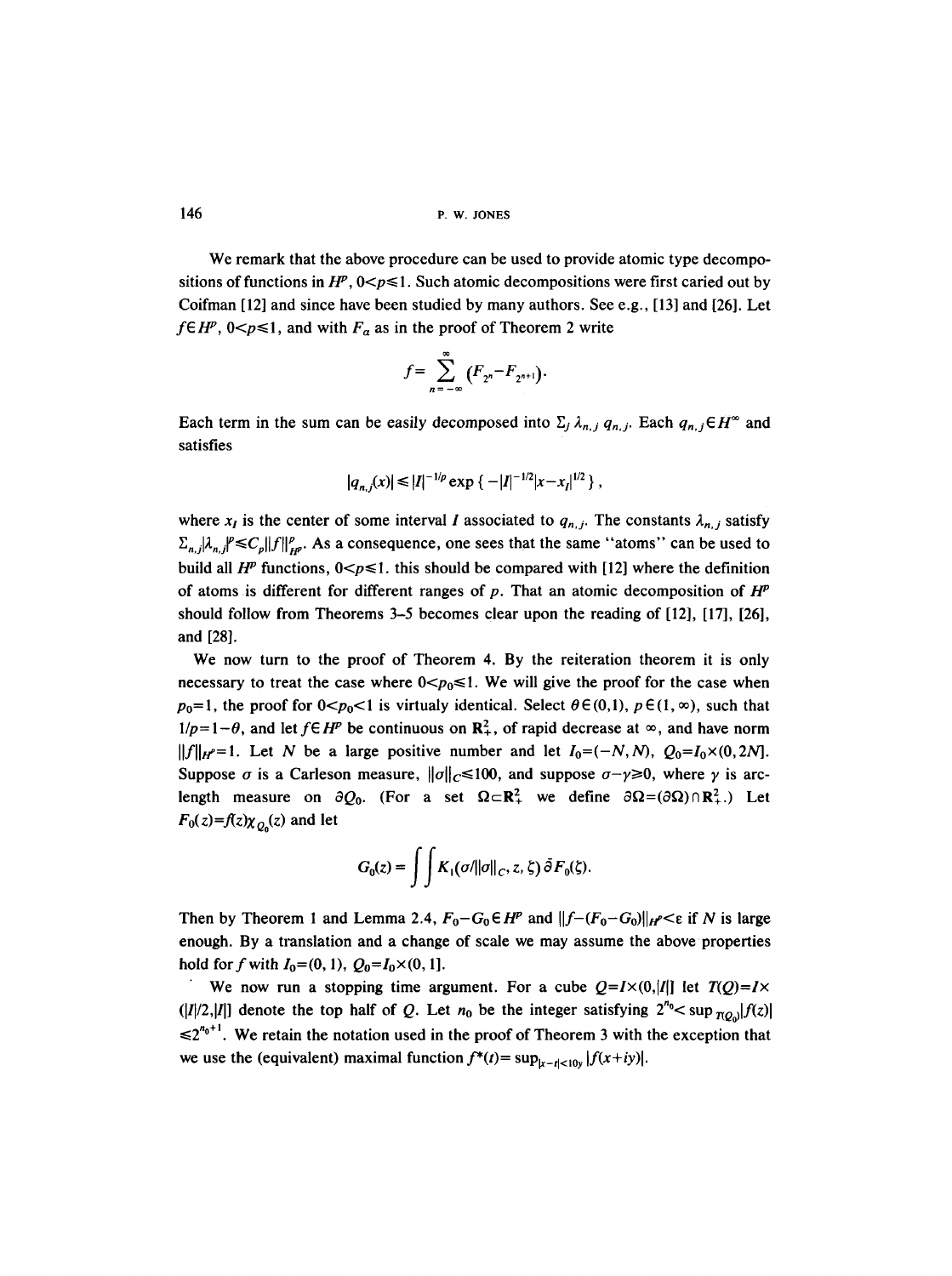Let  $m_0 \ge n_0 + 1$  be the smallest integer such that

$$
|\{x \in I_0: f^*(x) > 2^{m_0}\}| = |I_0 \cap O_{2^{m_0}}| \le \frac{1}{2} |I_0|.
$$

Then

$$
\left|I_0 \cap O_{2^{m_0-1}}\right| > \frac{1}{2} \left|I_0\right|.
$$

Let  $W_{m_0} = \{J_k^{m_0}\}\)$  be the dyadic Whitney decomposition of  $O_{m_0}$ . Then if  $J \in W_{m_0}$  either *J* $\subset$ *I*<sub>0</sub> or *J* $\cap$ *I*<sub>0</sub>= $\varnothing$ . Let  $\{I_j^0\} = \{J \in W_{m_0}: J \subset I_0\}$  and let  $Q_j^0 = I_j^0 \times (0, |I_j^0|)$ ,  $\mathcal{R}_0 \equiv Q_0 \setminus \{U_j \bar{Q}_j^0\}$ . Because of the way we have defined  $f^*$ ,  $|f(z)| \leq 2^{m_0}$  on  $\partial \mathcal{R}_0$  and consequently  $|f(z)| \le 2^{m_0}$ ,  $z \in \mathcal{R}_0$ . Let  $\mathcal{J}_0 = \{Q_i^0\}$  be the cubes so formed at stage zero. At stage one, consider the individual cubes  $Q_j \in \mathcal{J}_0$ . For such a cube  $Q_j = I_j \times (0, |I_j|)$  let  $n_j$  be that integer satisfying  $2^{n_j} < \sup_{T(Q_i)} |f(z)| \leq 2^{n_j+1}$  and let  $m_j \geq n_j+1$  be the smallest integer satisfying  $|I_j \cap O_{\gamma^m}|\leq \frac{1}{2}|I_j|$ . Then  $|I_j \cap O_{\gamma^{m_j-1}}| > \frac{1}{2}|I_j|$  and since  $I_j \subset O_{\gamma^{m_0}}$ , it must be that  $m_j > m_0$ . Let  $W_{m} = \{J_k^{m_j}\}\$  be the dyadic Whitney decomposition of  $O_{\gamma_{m_j}}$  and let  $\{I_k^j\}$  =  $\{J \in W_{m_i}: J \subset I_j\}$ . For each such  $I'_k$  let  $Q'_k = I'_k \times (0, |I'_k|)$  and let  $\mathcal{R}_j = Q_j \setminus \{U_k \tilde{Q}'_k\}$ . Then  $|f(z)| \le 2^{m_j}$ ,  $z \in \mathcal{R}_j$ . Let  $\mathcal{J}_1 = \{Q_i^s\}$  be the collection of all such cubes formed at stage one. Proceeding in this manner we decompose  $Q_0$  into  $\bigcup \mathcal{R}_j$ . Each  $\mathcal{R}_j$  is contained in a cube  $Q_i = I_i \times (0, |I_i|)$ , and  $|f(z)| \leq 2^{m_j}$ ,  $z \in \mathcal{R}_i$ . Furthermore

$$
m_k > m_j
$$
 if  $I_k \subsetneq I_j$ ,

and

$$
\bigcup_{k \in I_j} I_k \big| \leq \frac{1}{2} |I_j|.
$$

Since  $\partial \mathcal{R}_j$  has arclength  $l(\partial \mathcal{R}_j) \leq \delta |I_j|$ , our last inequality and an iteration argument show that if  $\sigma$  is arclength measure on  $U_j(\partial \mathcal{R}_j)$ , then  $\sigma$  is a Carleson measure and  $||\sigma||_C \le 100$ . Now let  $f_i(z)=f(z)\chi_{\mathcal{R}}(z)$ . Since it is a telescoping series,  $\Sigma_j \overline{\partial} f_j = \overline{\partial} F_0$ . Let  $g_1(z)=\int \int K_1(\sigma/\|\sigma\|_C, z, \zeta) \delta f_1(\zeta)$ . Then by Theorem 1 and Lemmas 2.2 and 2.3,  $f_j-g_j\in H^1\cap H^\infty$  and  $||f_j-g_j||_{H^\infty}\leq C_02^{m_j}$ ,  $||f_j-g_j||_{H^1}\leq C_02^{m_j}|J_j|$ . Now define the Banach space  $(H^1 \cap H^{\infty})$  valued function  $h_{i,\zeta}$  on  $S = \{\zeta : 0 \leq Re \zeta \leq 1\}$  by

$$
h_{j,\zeta}(z) = (2^{m_j})^{\alpha(\zeta)}(f_j - g_j)(z),
$$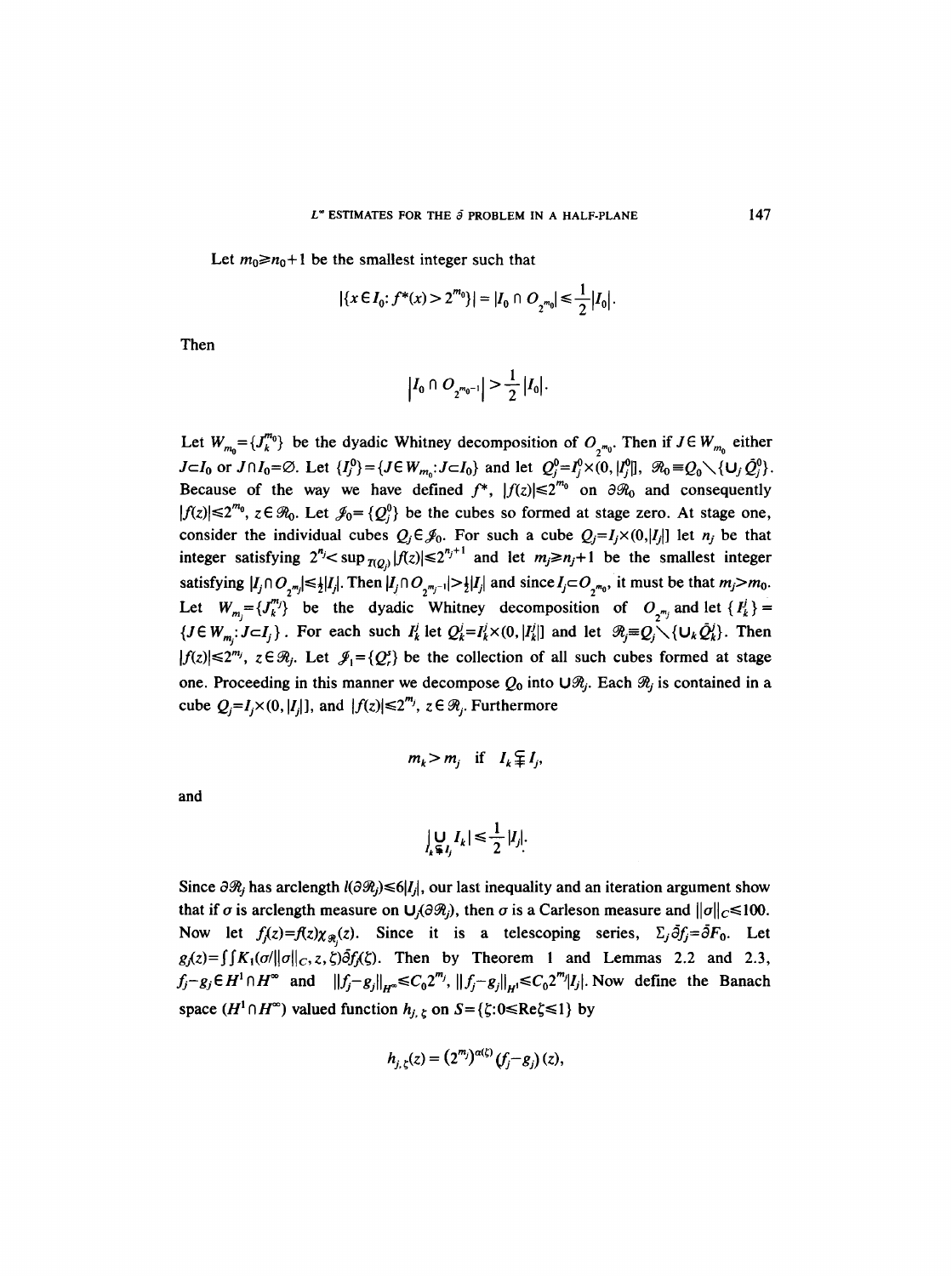148 p.W. JONES

where  $\alpha(\zeta)=p(1-\zeta)-1$ . We consider the (holomorphic) function  $H_{\zeta} = \sum_j h_{j,\zeta}$ ,  $\zeta \in S$ . If  $\zeta = 1 + it$ , then  $h_{j,\zeta} \in H^{\infty}$ ,  $||h_{j,\zeta}||_{H^{\infty}} \leq C_0$ , and by Lemma 2.3,

$$
|| H_\zeta ||_{H^*} \leq \sup_{x \in \mathbf{R}} \sum_j |h_{j,\,\zeta}(x)| \leq C_0.
$$

(This is where we really use the measure  $\sigma$ .) Now consider the case where  $\zeta = 0 + it$ . Then for each j,  $h_{j, \zeta} \in H^1$  and

$$
|| h_{j, \zeta} ||_{H_1} \leq C_0 2^{pm_j} |I_j|
$$
  
 
$$
\leq C_0 2^{pm_j} |I_j \cap O_{2^{m_j-1}}|
$$

 $\sim$   $\sim$ 

Recall that if  $I_j \not\subseteq I_k$ , then  $m_j > m_k$ . Consequently,

$$
||H_{\xi}||_{H^{1}} \leq \sum_{j} ||h_{j,\xi}||_{H^{1}}
$$
  
\n
$$
\leq \sum_{j} C_{0} 2^{pn_{j}} |I_{j} \cap O_{2^{n_{j}-1}}
$$
  
\n
$$
\leq C_{0} \sum_{n=-\infty}^{\infty} 2^{pn} |O_{n}|
$$
  
\n
$$
\leq C_{0} \int_{-\infty}^{\infty} |f^{*}|^{p} dx
$$
  
\n
$$
\leq C_{0}.
$$

At the point  $\zeta = \theta$  we have

$$
H_{\theta} = \sum_j h_j = F_0 - \int \int K_1(\sigma/\|\sigma\|_C, z, \zeta) \,\tilde{\partial} F_0(\zeta),
$$

 $\bar{\gamma}$ 

because  $\Sigma_j \bar{\partial} f_j = \bar{\partial} F_0$ . By a previous comment,  $||f - H_{\theta}||_{H^p} < \varepsilon$ . Standard arguments now complete the proof of Theorem 4.

# §5.  $H^{\infty}$  interpolation

Our Theorem 1 is closely related to the study of  $H^*$  interpolating sequences. A sequence  $\{z_j\}$  of points in  $\mathbb{R}^2$  is called an  $(H^{\infty})$  interpolating sequence if whenever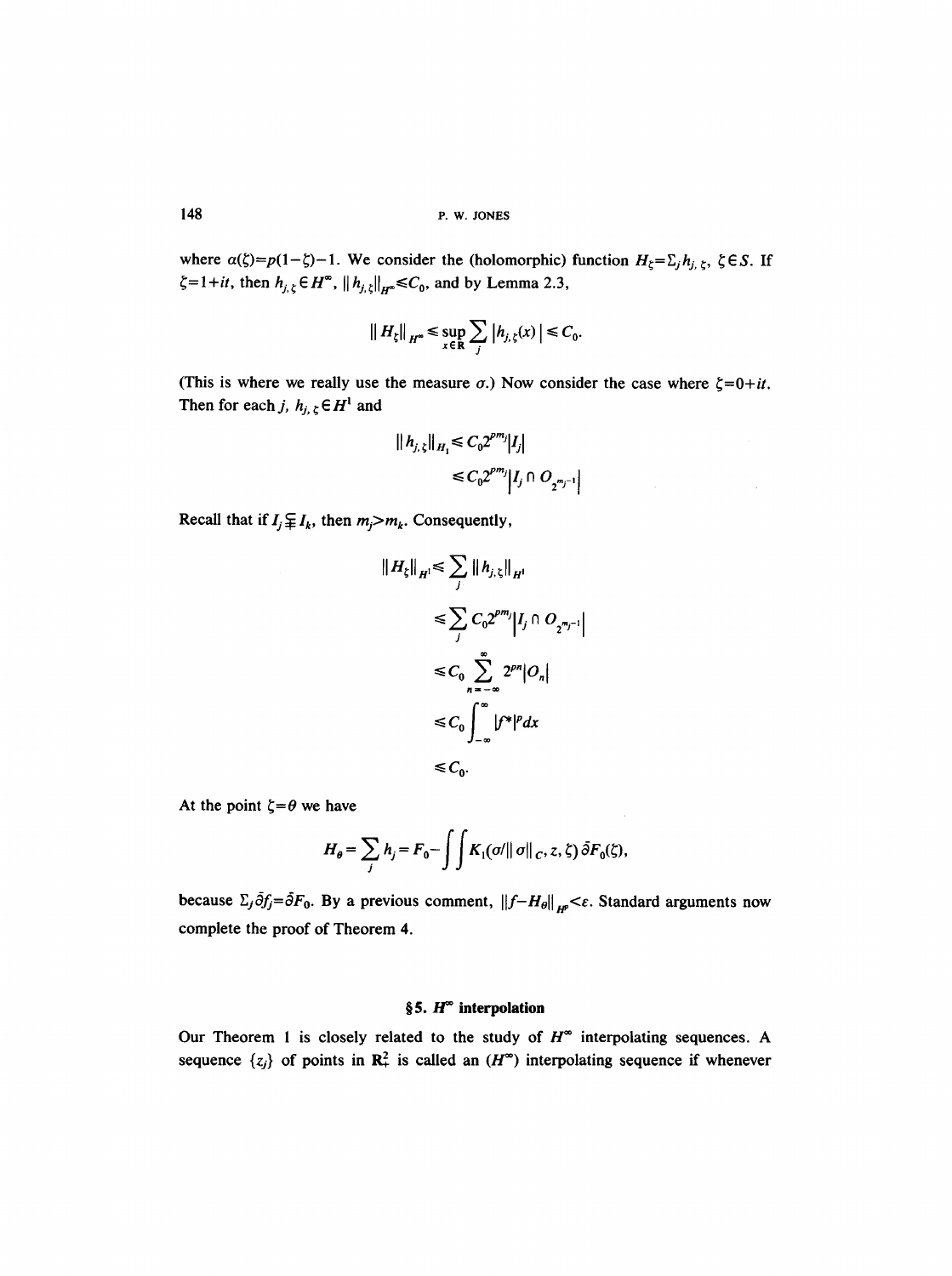${a_j} \in l^{\infty}$  there is  $F \in H^{\infty}$  such that  $F(z_j) = a_j$ . By a theorem due to Carleson [5],  ${z_j}$  is an interpolating sequence if and only if

$$
\inf_{j} \prod_{\substack{k \\ k \neq j}} \left| \frac{z_j - z_k}{z_j - \bar{z}_k} \right| = \delta > 0. \tag{5.1}
$$

In [22] the interplay between Carleson measures and interpolating sequences is exploited to find  $L^{\infty}(\mathbb{R})$  solutions of  $\overline{\partial}F=\mu$ . The purpose of this section is to show that our Theorem 1 is equivalent to finding explicit solutions for the  $H^{\infty}$  interpolation problem. To demonstrate this we first fix our attention on a remarkable result due to P. Beurling [7]. For an interpolating sequence  $\{z_i\}$  let

$$
M=\sup_{\|\{a_j\}\|_{\ell^{\infty}}\leq 1}\inf_{F\in H^{\infty}}\{\|F\|_{H^{\infty}}: F(z_j)=\alpha_j\}.
$$

P. Beurling has shown that for  $\{z_j\}$  and M as above there are functions  $F_j \in H^\infty$  such that  $F_j(z_k)=\delta_{j,k}$  and  $\Sigma_j|F_j(z)| \le M$  for all  $z \in \mathbb{R}^2_+$ . Here  $\delta_{j,k}$  denotes the Kronecker delta. Our next result is an explicit formula for P. Beurling type functions. Let

$$
B(z) = \prod_j \alpha_j \frac{z - z_j}{z - \bar{z}_j}
$$

be the Blaschke product with simple zeros at  $\{z_j\}$  and let

$$
B_j(z) = \prod_k \alpha_k \frac{z - z_k}{z - \bar{z}_k}
$$

be the Blaschke product with simple zeros at  $\{z_k: k\neq j\}$ . The  $a_k$  are unimodular coefficients chosen so as to make the products converge.

THEOREM 6. *Suppose {zj} satisfies* (5.1). *Let* 

$$
F_j(z) = c_j B_j(z) \left(\frac{y_j}{z - \bar{z}_j}\right)^2 \exp\left\{\frac{-i}{\log 2/\delta} \sum_{y_k \le y_j} \frac{y_k}{z - \bar{z}_k}\right\}
$$

where

$$
c_j = -4(B_j(z_j))^{-1} \exp \left\{ \frac{i}{\log 2/\delta} \sum_{y_k \leq y_j} \frac{y_k}{z_j - \bar{z}_k} \right\}.
$$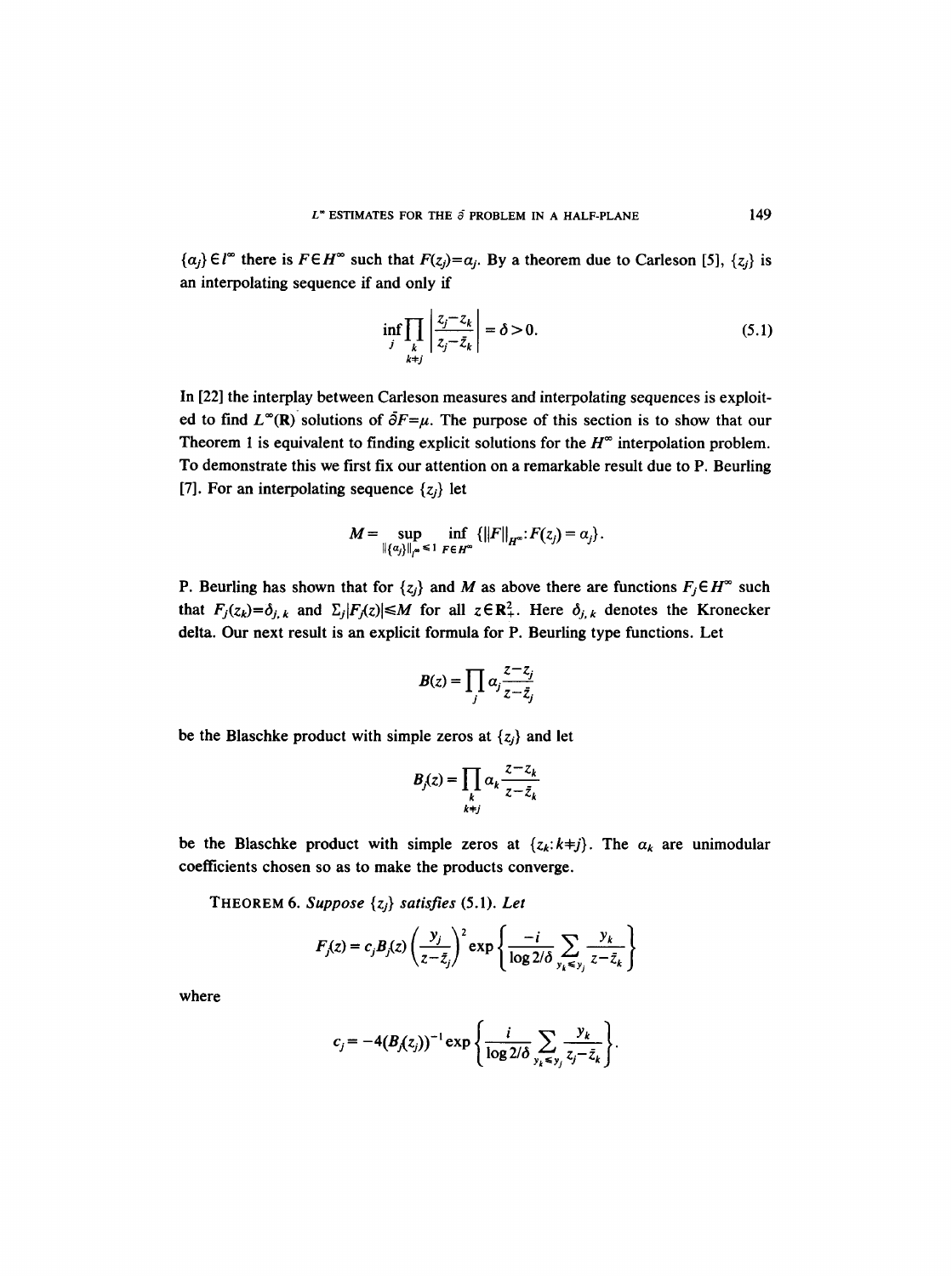150 P.w. JONES

*Then*  $F_i(z_k)=\delta_{i,k}$  *and* 

$$
\sum_j |F_j(z)| \leq C_0 \frac{\log 2/\delta}{\delta}
$$

*for all*  $z \in \mathbb{R}^2$ .

Theorem 6 provides for the first time a formula for  $H^{\infty}$  interpolation. For other proofs of Beurling's theorem see Earl [16] and Varopoulos' proof on page 298 of [19]. (Varopoulos' theorem yields a slightly weaker estimate, but the result holds in a more general setting.) The bound  $C_0\delta^{-1}\log(2/\delta)$  in Theorem 6 is known to be of optimal order—see page 293 of [19]. Before proceeding to its proof, we observe that Theorem 6 is also related to Theorems 3 and 4. Suppose that  $\{\beta_i\} \in l^1$  and put  $F(z) = \sum \beta_i y_i^{-1} F_i(z)$ , where the  $F_j$  are as in Theorem 6. Then  $F(z_j) = \beta_j y_j^{-1}$ ,  $F \in H^1$ , and  $||F||_{H} \le \sum |\beta_i| y_i^{-1} ||F_i||_{H} \le C(\delta) \sum |\beta_i|$ . By interpolating between the case where  $p=1$  (above) and  $p=\infty$  (Theorem 6) we see that if  $1 \leq p < \infty$  and  $\{\beta_i\} \in \mathbb{P}$ , then for  $F(z)=\sum \beta_j y_j^{-1/p}F_j(z)$  one has  $F(z_j)=\beta_j y_j^{-1/p}$ ,  $F\in H^p$ , and  $||F||_{H^p}\leq C(p,\delta)||\{\beta_j\}||_p$ . This is the interpolation theorem of Shapiro and Shields [34].

*Proof of Theorem 6.* We first estimate the quantities  $c_i$ . By condition (5.1),  $|B_j(z_j)|^{-1} \le \delta^{-1}$ . Since  $||\Sigma y_j \delta_z||_C \le C_0$  log  $2/\delta$  (see pp. 287-290 of [19]), the proof of inequality (2.1) shows

$$
\operatorname{Re}\left\{\sum_{y_k\leq y_j}\frac{iy_k}{z_j-\bar{z}_k}\right\}\leq C_0\log\frac{2}{\delta}.
$$

Consequently,  $c_j \leq C_0 \delta^{-1}$ . To finish the proof of Theorem 6 we need therefore only demonstrate that for  $x \in \mathbb{R}$ ,

$$
\sum_{j} \left| \frac{y_{j}}{x - \bar{z}_{j}} \right|^{2} \exp \left\{ \frac{-1}{\log 2/\delta} \sum_{y_{k} \leq y_{j}} \frac{y_{k}^{2}}{|x - \bar{z}_{k}|^{2}} \right\} \leq C_{0} \log \frac{2}{\delta},
$$

because then the maximum principle can be invoked. This last inequality follows from Lemma 2.1 with

$$
\sigma = \left(\log \frac{2}{\delta}\right)^{-1} \sum y_j \delta_{z_j}.
$$

As a final remark, it should be noted that the author was led to Theorem 1 by first proving Theorem 6.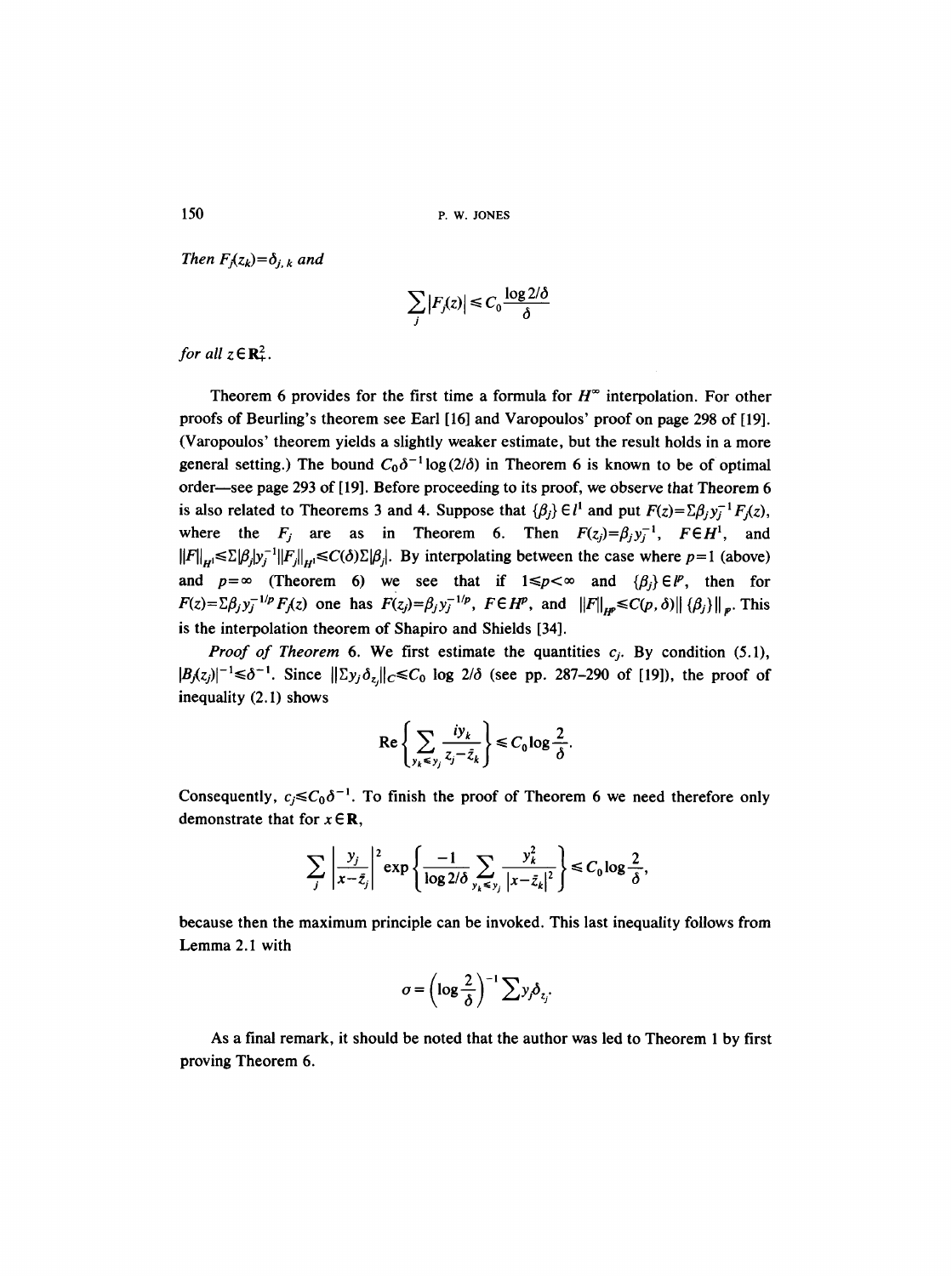#### **References**

- [1] BAERNSTEIN, A., Univalence and bounded mean oscillation. *Michigan Math. J.,* 23 (2976), 217-223.
- [2] BERGH, J. & LOFSTROM, J., *Interpolation spaces.* Springer Verlag, Berlin Heidelberg, New York, 1976.
- [3] CALDERON, A. P., Intermediate spaces and interpolation, the complex method. *Studia Math.,* 24 (1964), 113-190.
- [4] CALDERÓN, A. P. & TORCHINSKY, A., Parabolic maximal functions associated with a distribution, II. *Adv. in Math.,* 24 (1977), 101-171.
- [51 CARLESON, L., An interpolation problem for bounded analytic functions. *Amer. J. Math.,*  80 (1958), 921-930.
- [6] -- Interpolation by bounded analytic functions and the corona problem. *Ann. of Math.,* 76 (1962), 547-549.
- [7] -- Interpolation by bounded analytic functions and the corona problem. *Proc. Internat. Congr. Mathematicians (Stockholm,* 1962), pp. 314-316. Inst. Mittag-Leffler, Djursholm, 1963.
- [8] The corona theorem. *Proceedings of 15th Scandanavian Congress (Oslo, 1968)*. Springer Verlag, Lecture Notes in Math., No. 118.
- $[9]$  -- Two remarks on  $H^1$  and BMO. Adv. in Math., 22 (1976), 269-277.
- [10] On  $H^{\infty}$  in multiply connected domains. *Institut Mittag-Leffler report No.* 14, 1981.
- [11] CHANG, S. Y., A characterization of Douglas subalgebras. *Acta Math.,* 137 (1976), 81-89.
- [12] COIFMAN, R. R., A real variable characterization of  $H^p$ . *Studia Math.*, 51 (1974), 269-274.
- [13] COIFMAN, R. R. & WEISS, G., Extensions of Hardy spaces and their use in analysis. *Bull.*  Amer. Math. Soc., 83 (1977), 569-646.
- [14] DUREN P., ROMBERG, B. W. & SHIELDS, A. L., Linear functionals on  $H^p$  spaces with 0<p<1. *J. Reine Angew. Math.,* 238 (1969), 32–60.
- [15] EARL, J. P., On the interpolation of bounded sequences by bounded functions. *J. London Math, Soc.,* 2 (1970), 544-548.
- [16] -- A note on bounded interpolation in the unit disk. *J. London Math. Soc.,* 13 (1976) 419-423.
- [17] FEFFERMAN C., RIVIÈRE, N. M. & SAGHER, Y., Interpolation between  $H^p$  spaces: The real method. *Trans. Amer. Math. Soc.,* 191 (1974), 75-81.
- [18] FEFFERMAN, C. & STEIN, E. M., H<sup>p</sup> spaces of several variables. Acta Math., 129 (1972), 137-193.
- [19] GARNETT, J., *Bounded analytic functions.* Academic Press, 1981.
- [20] HANKS, R., Interpolation by the real method between BMO,  $L^{\alpha}$  (0< $\alpha < \infty$ ) and  $H^{\alpha}$ (0<a<oo). *Indiana Univ. Math. J.,* 26 (1977), 679--690.
- [21] HORMANDER, L., Generators for some rings of analytic functions. *Bull. Amer. Math. Soc.,*  73 (1967), 943-949.
- [22] JONES, P. W., Carleson measures and the Fefferman-Stein decomposition of BMO(R). *Ann. of Math.,* 111 (1980), 197-208.
- [23] -- Extension theorems for BMO. *Indiana Univ. Math. J.,* 29 (1980), 41-66.
- [24] KOOSIS, P., Sommabilité de la fonction maximale et appartenance à  $H_1$ . C. R. Acad. Sci. *Paris Sér. A, 286 (1978), 1041-1043.*
- [25] KRÉE, P., Interpolation d'espaces vectoriels qui ne sont ni normés, ni complets. *Ann. Inst. Fourier,* 17 (1967), 137-174.
- [26] LATTER, R. H., A characterization of  $H^p(\mathbb{R}^n)$  in terms of atoms. *Studia Math.*, 62 (1978), 93-101.
- [27] MARSHALL, D. E., Subalgebras of  $L^{\infty}$  containing  $H^{\infty}$ . Acta Math., 137 (1976), 91–98.